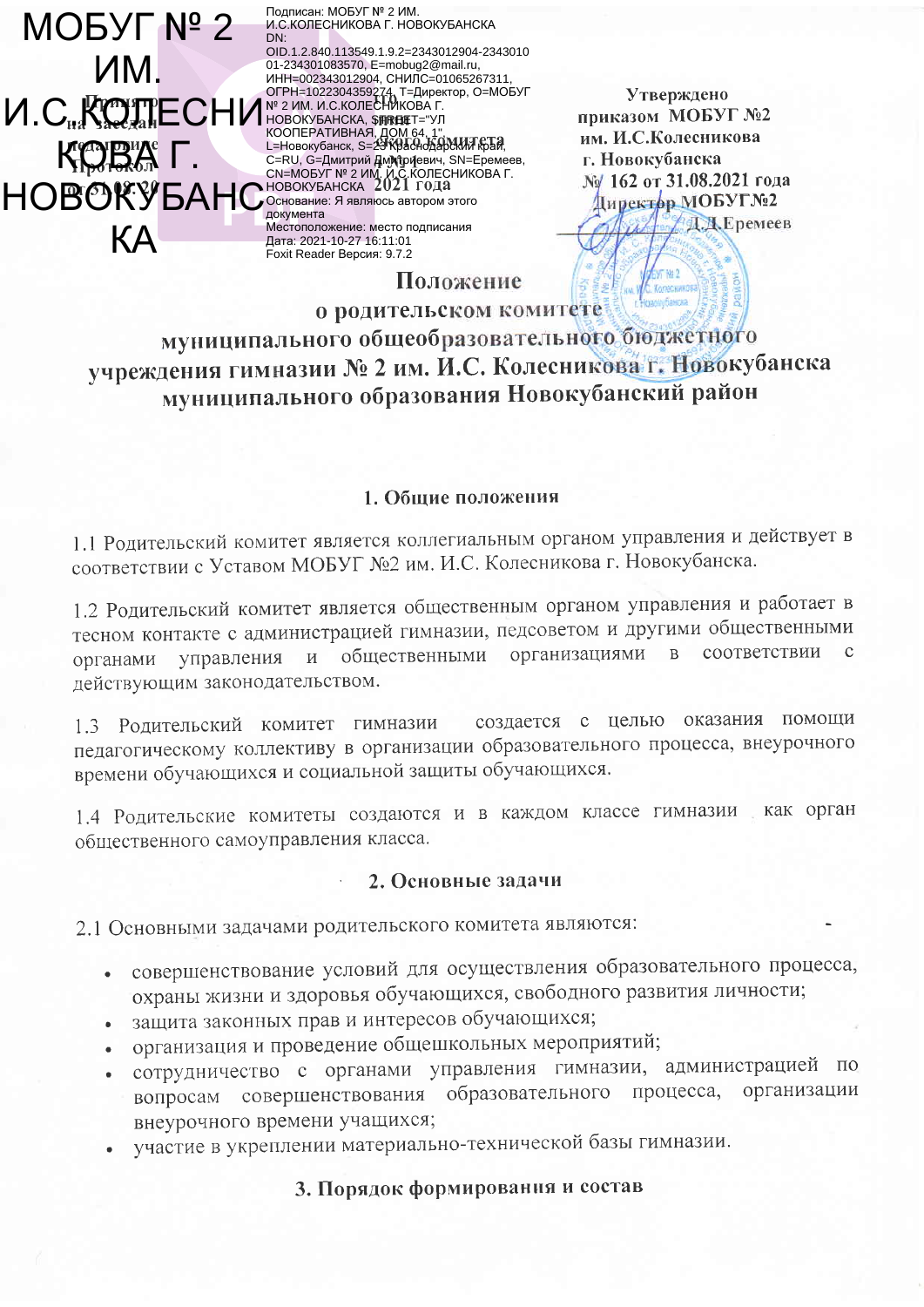3.1 Родительский комитет гимназии избирается из числа председателей родительских комитетов классов.

3.2 Выборы членов родительского комитета класса проводится ежегодно не позднее 15 сентября текущего года. Численный и персональный состав родительского комитета класса определяется на родительском собрании класса.

3.3 Состав родительского комитета гимназии утверждается на общешкольном родительском собрании не позднее 1 октября текущего года из числа председателей родительских комитетов классов.

3.4 В состав родительского комитета гимназии обязательно входит представитель администрации гимназии с правом решающего голоса.

3.5 С правом совещательного голоса или без такого права в состав родительского комитета могут входить представители общественных организаций, педагогические работники и др. Необходимость их приглашения определяется председателем родительского комитета гимназии в зависимости от повестки дня заседаний.

3.6 Из своего состава члены родительских комитетов гимназии и классов избирают Председатель родительского комитета работает Ha комитета. председателя общественных началах и ведет всю документацию родительского комитета.

3.7 Родительские комитеты гимназии и классов избираются сроком на один год.

## 4. Полномочия. Права. Ответственность

4.1 Родительский комитет гимназии в соответствии с Уставом МОБУГ №2 им. И.С. Колесникова г. Новокубанска имеет следующие полномочия:

- содействует обеспечению оптимальных условий для организации образовательного процесса (оказывает помощь в части приобретения учебников за счет средств гимназии, подготовки наглядных методических пособий);
- координирует деятельность классных родительских комитетов;
- проводит разъяснительную и консультативную работу среди родителей (законных представителей) обучающихся об их правах и обязанностях;
- оказывает содействие в проведении общешкольных мероприятий;
- участвует в подготовке общеобразовательного учреждения к новому учебному году;
- администрацией общеобразовательного учреждения совместно с контролирует организацию качества питания обучающихся, медицинского обслуживания;
- оказывает помощь администрации общеобразовательного учреждения в организации и проведении общешкольных родительских собраний;
- рассматривает обращения в свой адрес, а также обращения по вопросам, отнесенным настоящим положением к компетенции родительского комитета, по поручению руководителя общеобразовательного учреждения;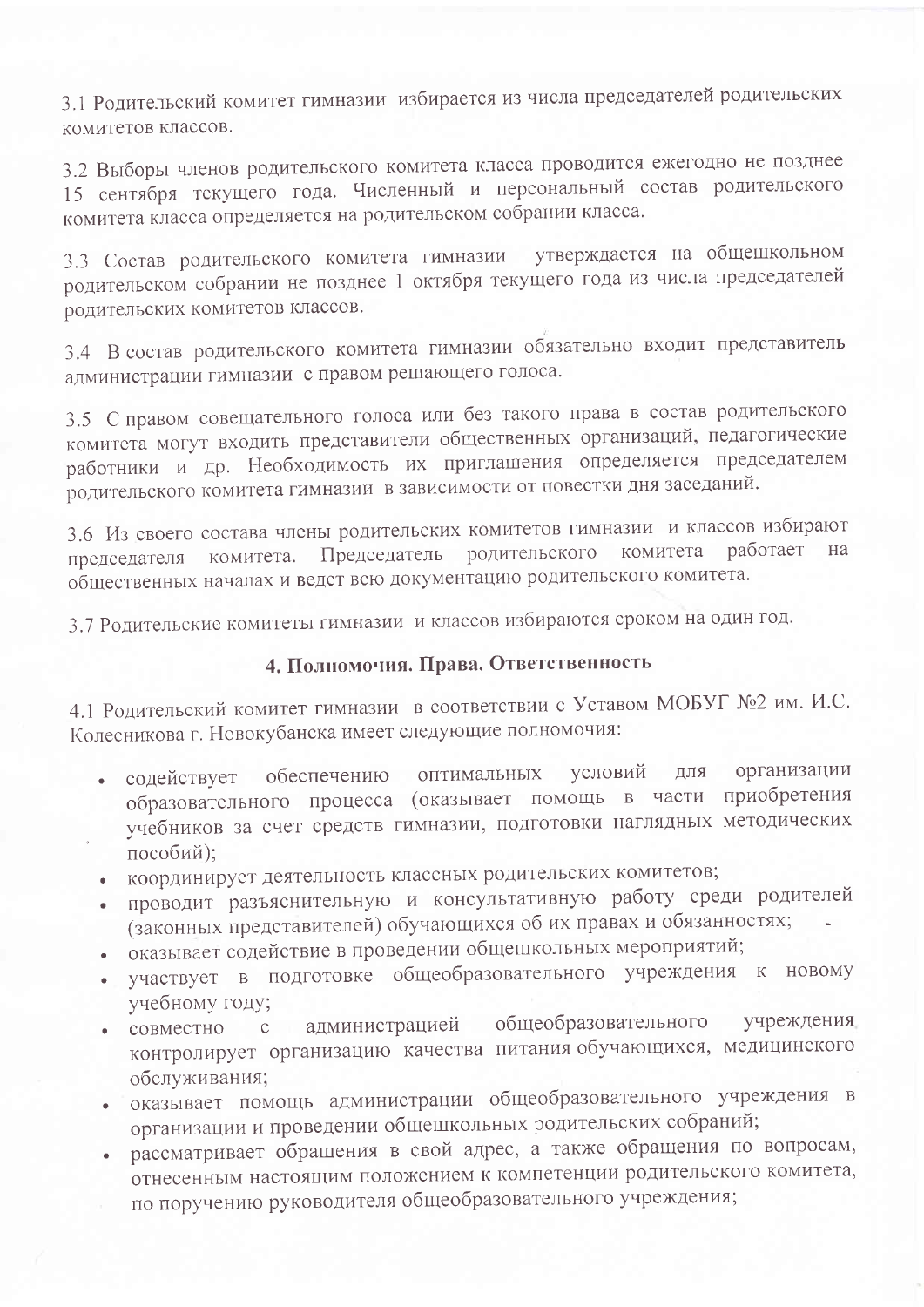- обсуждает локальные акты общеобразовательного учреждения по вопросам, входящим в компетенцию родительского комитета;
- принимает участие в организации безопасных условий осуществления образовательного процесса, соблюдения санитарно-гигиенических правил и норм;
- взаимодействует с общественными организациями по вопросу пропаганды традиций гимназии, уклада жизни гимназии;
- взаимодействует с педагогическим коллективом общеобразовательного учреждения по вопросам профилактики правонарушений, безнадзорности и беспризорности среди несовершеннолетних обучающихся;
- взаимодействует с другими органами самоуправления общеобразовательного учреждения по вопросам проведения общешкольных мероприятий и другим вопросам, относящимся к компетенции родительского комитета.

может рассмотреть и другие вопросы 4.2 Родительский комитет гимназии полномочий, если  $3a$ рамки  $er$ выходящие гимназии, жизнедеятельности уполномоченные на то лица или органы передадут ему данные полномочия.

В соответствии с компетенцией, установленной настоящим Положением,  $4.3$ родительский комитет имеет право:

- органам самоуправления администрации, предложения вносить общеобразовательного учреждения и получать информацию о результатах их рассмотрения;
- обращаться за разъяснениями в учреждения и организации;
- информацию администрации **OT** получать заслушивать  $\overline{\mathbf{M}}$ общеобразовательного учреждения, его органов самоуправления;
- представителей) заседания родителей (законных свои вызывать на представлениям (решениям) классных родительских обучающихся по комитетов;
- принимать участие в обсуждении локальных актов общеобразовательного учреждения;
- давать разъяснения и принимать меры по рассматриваемым обращениям;
- выносить общественное порицание родителям, уклоняющимся от воспитания летей в семье;
- поощрять родителей (законных представителей) обучающихся за активную оказание помощи  $\, {\bf B}$ проведении комитете, работу в родительском общешкольных мероприятий и т. д.;
- организовывать постоянные или временные комиссии под руководством членов родительского комитета для исполнения своих функций. Создавать фонды для материальной поддержки участников образовательного процесса;
- присутствовать может  $(c)$ комитета родительского председатель последующим информированием родительского комитета) на отдельных заседаниях педагогического совета, других органов самоуправления по вопросам, относящимся к компетенции родительского комитета;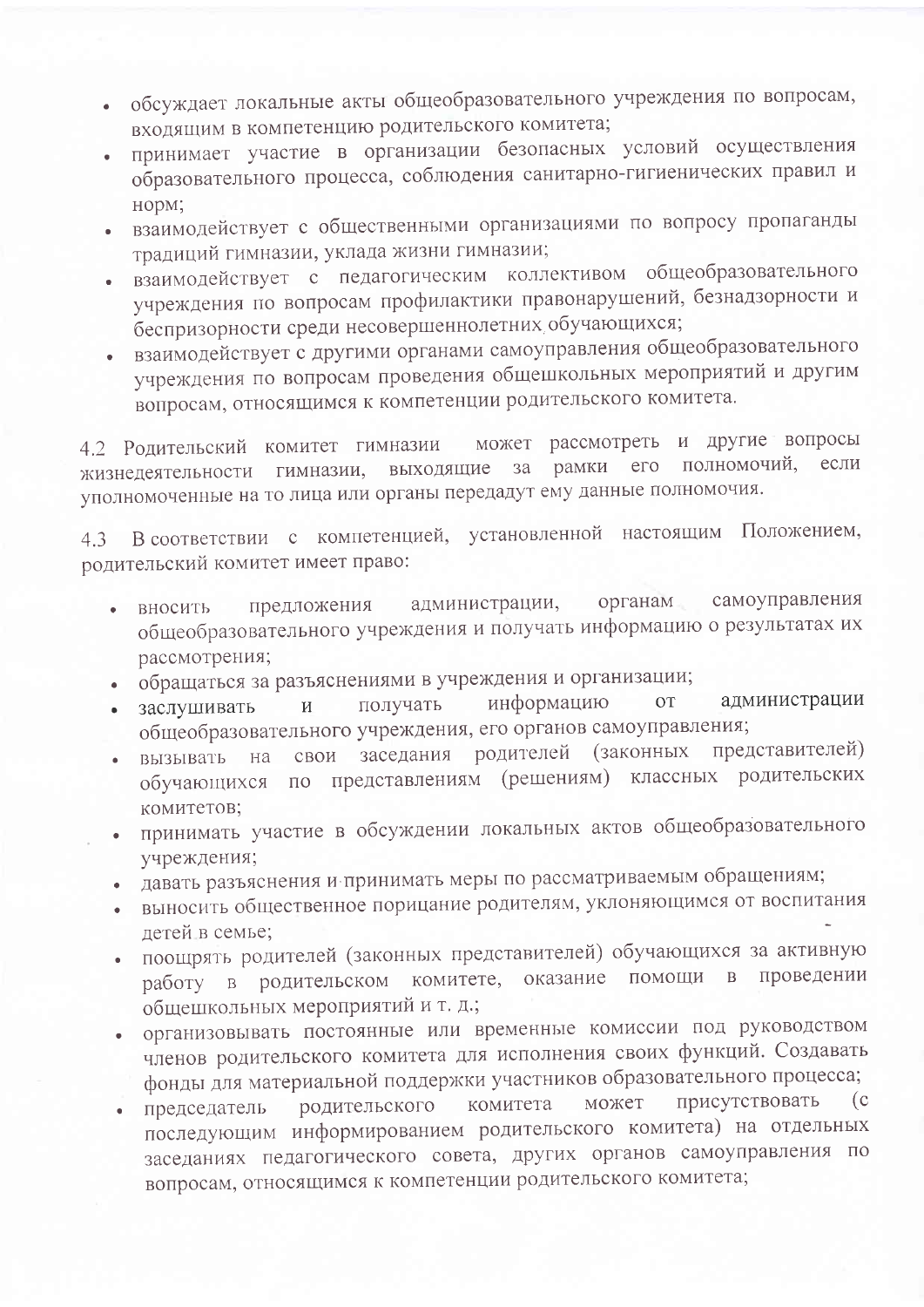- устанавливать размеры материальной помощи нуждающимся семьям учащихся за счет внебюджетных источников гимназии, добровольных родительских средств.
- 4.4 Комитет отвечает за:
	- выполнение плана работы;
	- выполнение решений, рекомендаций родительского комитета;
	- установление взаимопонимания между руководством общеобразовательного учреждения и родителями (законными представителями) обучающихся в вопросах семейного и общественного воспитания;
	- соответствии с действующим решений  $\mathbf{B}$ принятие качественное законодательством;
	- комитета **BCCLO** или родительского бездействие отдельных членов родительского комитета;
	- члены родительского комитета, не принимающие участия в его работе, по представлению председателя родительского комитета могут быть отозваны избирателями.

## 5. Порядок работы

5.1 Родительский комитет гимназии собирается на заседания не реже одного раза в четверть в соответствии с планом работы. План работы родительского комитета является составной частью программы воспитания гимназии.

5.2 Заседание считается правомочным, если на его заседании присутствует 2/3 численного состава членов родительского комитета.

5.3 Решения родительского комитета принимаются простым большинством голосов. При равенстве голосов, решающим считается голос председателя родительского комитета.

председатель правило, ведет, как родительского комитета Заседание 5.4 родительского ведет всю Председатель комитета гимназии. родительского документацию и сдает ее в архив по завершению работы родительского комитета.

5.5 При рассмотрении вопросов, связанных с обучающимися, присутствие родителей (законных представителей) обучающегося на заседании родительского комитета обязательно.

5.6 Решения родительского комитета гимназии, принятые в пределах его полномочий и в соответствии с законодательством, являются рекомендательными и доводятся до сведения администрации гимназии.